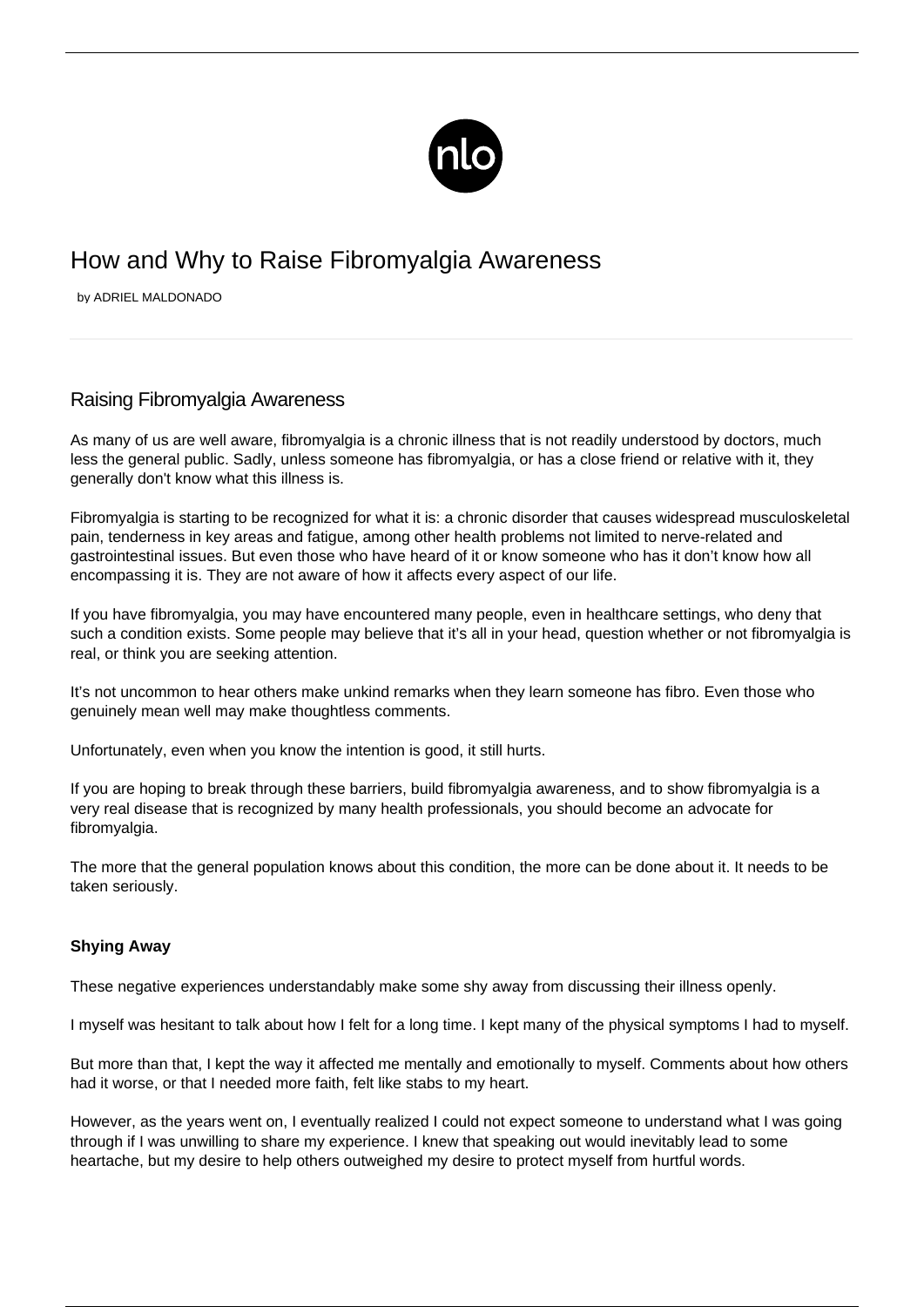I personally find it easier to express myself in written word. It is also easier for me to share such personal information when I am not face-to-face with someone.

So, I chose to start writing my experience. I started a blog and multiple social media accounts to share what my life really was like.

# **Opening Up**

This has been an enlightening experience. Many of the people in my own life are now better able to understand what I am dealing with, as I am considerably more comfortable sharing in this way.

I have gotten in contact with others who are in the same position that I am. There is very little that can compare to finding someone who knows just what you are feeling and experiencing.

But the best is when others with relatives who have fibromyalgia reach out and say they now better understand what their loved one is dealing with. That is why I am here.

I don't speak out to get attention or pity — I honestly do not want those things. I speak out because I know there is a need to spread awareness.

I know how incredibly scary it can be to feel so open and vulnerable. But if we don't speak out to raise awareness, how can we ever expect those we meet to understand?

# **How Do You Go About Raising Awareness?**

Well that all depends on what you are comfortable with!

You may choose to start by being more verbal about how you feel and how that affects you. Or you may feel more comfortable sharing articles about fibromyalgia with your loved ones or coworkers.

If you do not feel you are able to share with those you know personally, why not start by opening an anonymous social media account? You can always work up the courage there.

There are many ways to raise awareness and you have to find a way that you personally are comfortable with. Just keep in mind that any negative experiences you may have will pale in comparison to the many benefits of raising fibromyalgia awareness!

Next page: How to raise fibromyalgia awareness.

### **How Do You Go About Raising Awareness?**

There are many causes out there vying for the world's attention today, including ALS, which was brought to everyone's attention in 2014 with the popular ice bucket challenge. There may not be a hugely successful marketing campaign for fibromyalgia (yet!), but there are other ways to put the spotlight on this illness.

Some things you go do from home to raise awareness:

- **Host a Facebook page –** Setting up a Facebook page is fairly easy and you can opt to reach people locally or in a wider geographical area. The more likes you get, the more you can spread the word! Post articles about that educate about fibromyalgia. Get on your soapbox and tell everyone about it!
- **Join your local fibromyalgia support group** If there is a [fibromyalgia support group](/fibromyalgia-support-groups/) in your area, be sure to join! If there isn't any such group, start one yourself. This is a great way to connect with fellow fibro sufferers and pool ideas for raising awareness.
- **Contact your local representative –** Correspond with your local state representative about fibromyalgia.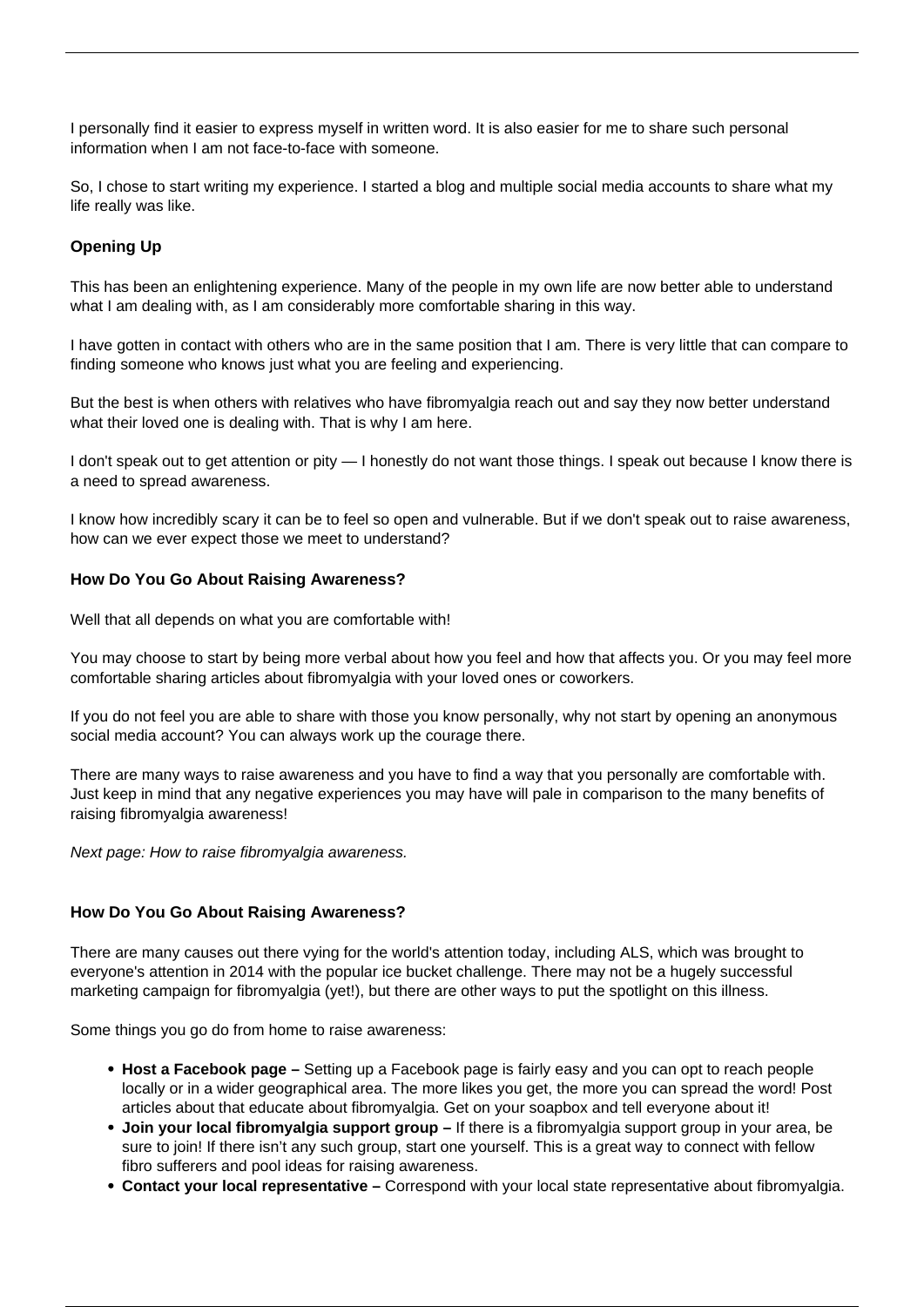You may want to lobby for improved care pathways for fibro and [chronic pain](/impact-of-chronic-pain/). Government officials need to be aware of the pain and other debilitating symptoms that make it difficult for you to work or do normal day-to-day activities. The more personal the message from you, the more powerful it is.

## **Raising Money**

Raising money for the organizations that lobby for fibromyalgia or do research to find treatments is another way to help raise awareness while at the same time benefiting these groups. You can donate to American Fibromyalgia Syndrome Association (AFSA), the National Fibromyalgia & Chronic Pain Association (NFMCPA), or the National Fibromyalgia Association (NFA).

There is a variety of fundraising activities you could do — some simple, others huge undertakings. Think about what you can manage before committing to anything — you don't want to end up in the middle of a flare-up as a result of fundraising for fibromyalgia! You could try:

- Sponsoring for a marathon, sporting event, or a non-swearing day
- Going without chocolate, pizza, TV, video games, texting, talking on the phone
- Sell rubber wristbands for the fibromyalgia cause
- Sell arts and crafts or do a craft show
- Organize a car wash or do odd jobs
- Karaoke evening or trivia night
- Bake sale or raffle
- Fashion show
- Charity dance, dinner or wine tasting
- Kids' carnival

It is best to have literature like pamphlets people can take with them with your message on it. You can also set up a booth at your events that focuses on your message. You can strategically place images and perhaps a video that discusses fibromyalgia awareness.

### **Speaking Out**

When you act as a self-advocate, you are often addressing personal health issues. Try speaking out to the medical community; you will need to encourage them to listen to your concerns and fight to have the condition recognized as legitimate. Once you've got their attention, move on to working towards making the changes in medically directed care for fibromyalgia patients.

Speaking out on your own behalf can be intimidating — no matter how passionate you are about your cause. Being surrounding by professionals whose technical knowledge exceeds your own can be daunting. The more often you speak out, the easier it will become. You will learn to communicate with medical professionals in a way that gets your point across.

Here are some points to remember as you begin your journey of self-advocacy:

Your rights, thoughts and needs are just as important as everyone else's — you deserve to be treated with respect and dignity. Identify what you would like to see accomplished and what obstacles you face in your healthcare as a result of your fibromyalgia.

Be respectful, even if you find yourself upset. But don't beat around the bush; speak up and be direct about the problems you are facing.

In discussions, you should be an active listener and always ask questions. Try to see everyone's point of view and clarify with questions. You may have to reach a compromise and there may be disagreements — remain calm and collected when you respond or react.